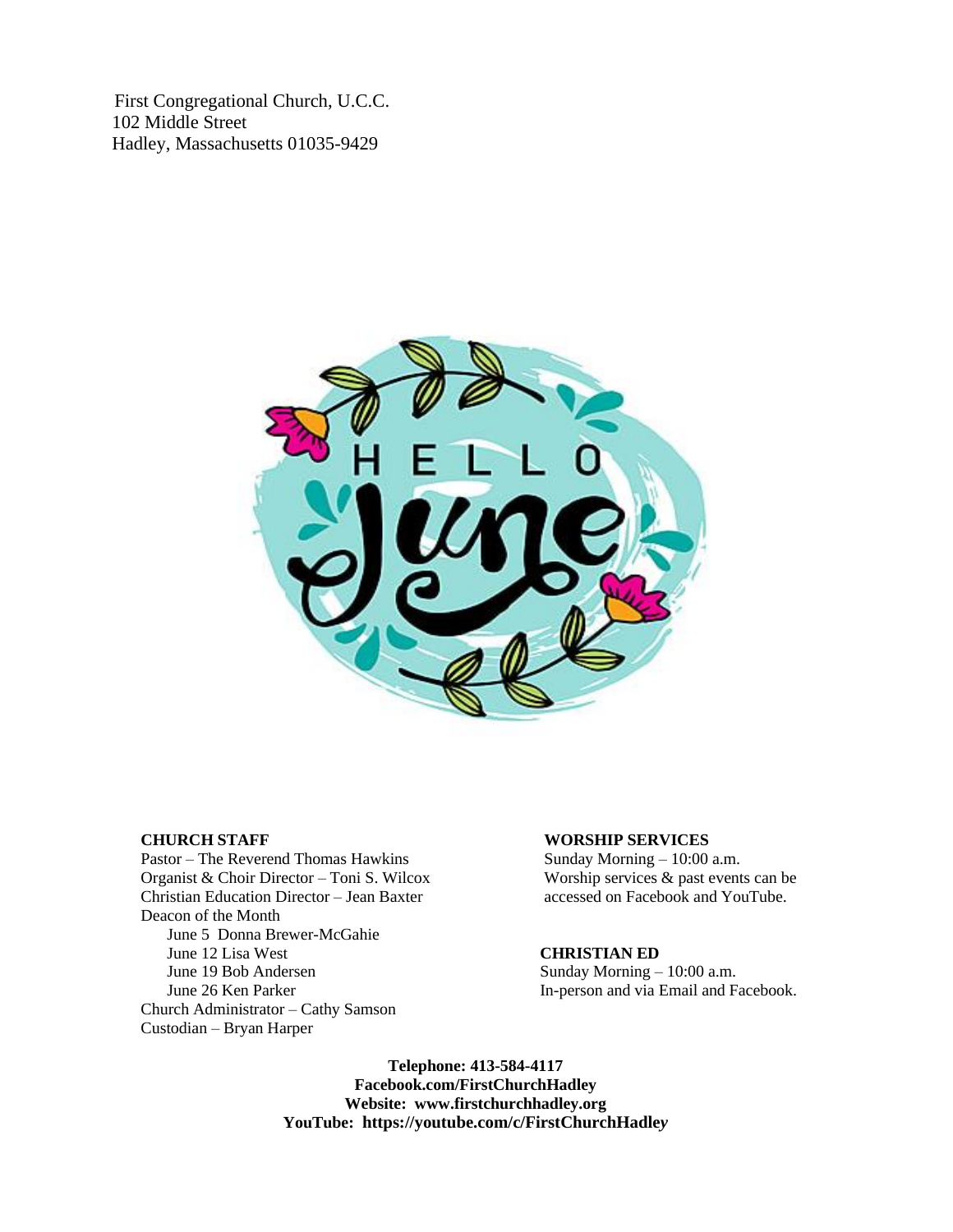

Growing up in the Midwest, I associate late spring with warm winds blowing up from the Gulf of Mexico that then crash into a wall of cold air blowing down from Canada. When these two weather systems encounter one another, they produce strong thunderstorms, destructive winds, and unpredictable tornadoes. High winds and tornadoes swept through the upper Midwest a few days ago and caused extensive property destruction as well as deaths and injuries.

Many farms, including my grandparents' home, had storm cellars. Their storm cellar was a bricked-up room that was half buried in the earth and covered with a thick layer of sod. It had a wooden door that you could pull shut behind you when you needed to take shelter in case of a tornado or severe thunderstorm alert. In other words, it was a man-made cave. In a curious way, it resembled those hobbit homes in *Lord of the Rings.* Only unlike a hobbit hole, our storm cellar was anything but cozy and comfortable. It smelled musty. The floor and walls were damp. Without windows, it was always dark. When it wasn't used as a shelter from strong storms, it was a root cellar for potatoes, parsnips, and other root crops, all of which meant it smelt faintly of spoiled or rotting root vegetables. Furthermore, because so many of my relatives smoked, I would sit in a cloud of tobacco smoke whenever we retreated into it when a severe storm approached. It was, as a matter of fact, a rather unpleasant place to take refuge despite offering safety from severe storms and tornadoes.

Sometimes, when it seemed as if the crashing thunder and the crack of lightning were ending, we would open the door to see what was happening outside and to determine if it were safe to step back into the everyday world of our farm. Often, as we cracked open the door, a furious blast of air would sweep into the cellar and clear away the smoke and stale air. The crisp freshness of poststorm air lured up back out into a world of blue skies and green fields.

When I think of Pentecost, I think of that storm cellar at my grandparents' farm. The disciples were huddled in an upper room behind closed doors. Although they felt safe in that shuttered upper room from the strong winds of persecution that were swirling through Jerusalem's streets, it might also have been more than a little stuffy and stale in there. According to Luke, a rush of wind then came sweeping into where they were gathered.

Some days it can feel like a severe storm front is approaching. The skies are clotted with clouds the color of a bad bruise; and strong winds are blowing the furniture off the patio or deck. The tornadoes whirling around us right now have names like Uvalde, Texas; Ukraine; a COVID pandemic that just won't quit; or a megadrought across the southwestern US. We also know about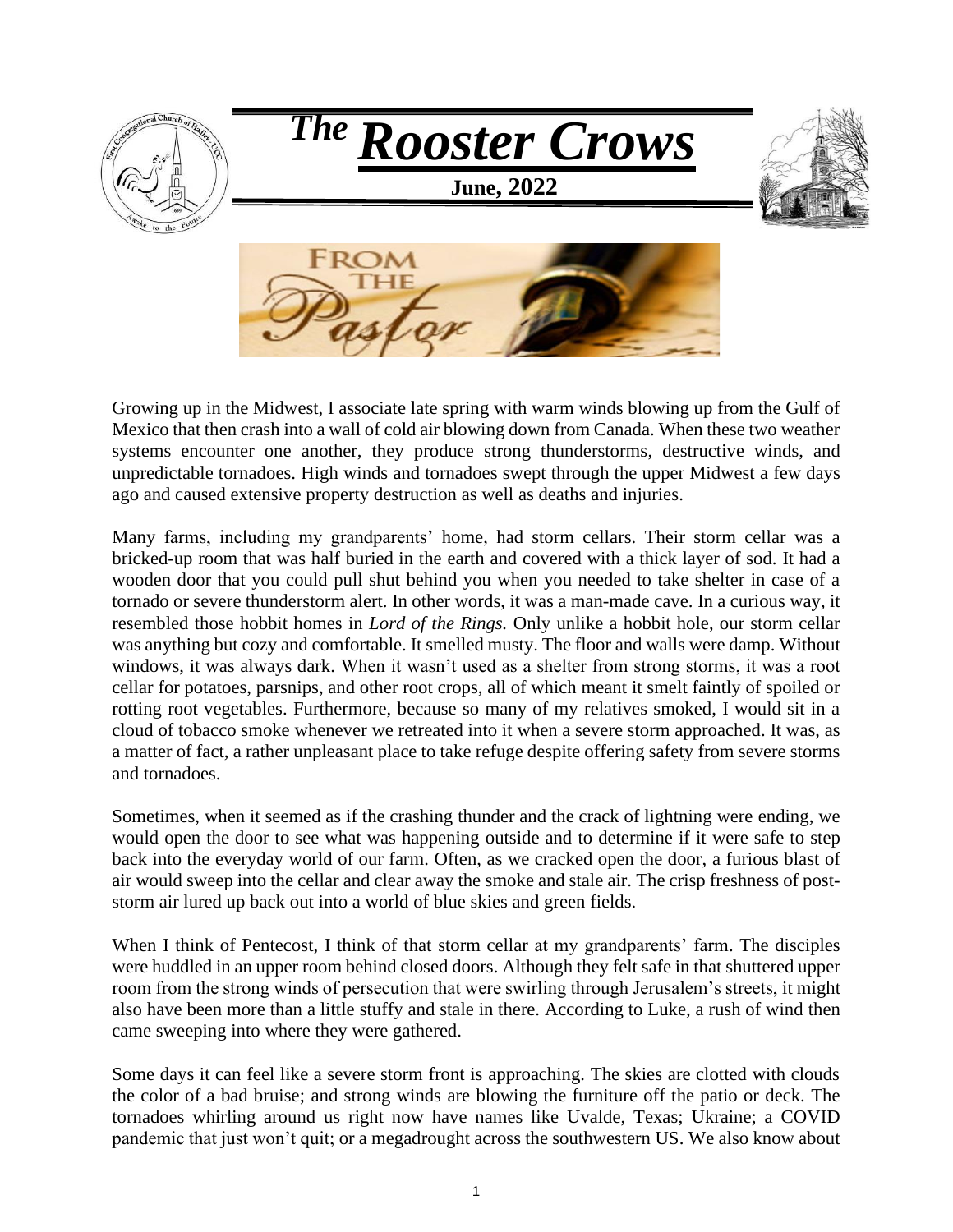other kinds of high-velocity winds that can rip through our lives: An unexpected illness, the death of a loved one, grief that never seems to lift, spiraling costs that leave us wondering how to make ends meet. It's tempting in these moments to seek a shelter from the storm. Even if the only shelter we can find is a damp, musty, uncomfortable one like my grandparents' underground storm shelter.

I think Pentecost comes each year to remind us that we do indeed live in a fearsome, storm-tossed world where our natural inclination is to search for some safe place to hunker down until the storm passes, no matter how damp, dark, and uncomfortable it may be. Yet, Pentecost affirms, sooner or later, it's not the storm winds that come and blow open the door. It's the winds of the Spirit that are unexpectedly sweeping through our lives, inviting us to breathe the deep down freshness of life and carrying us to new places and possibilities.

Sometimes the church can also feel like my grandparents' storm cellar, a place to seek for safety in a world buffeted by strong winds. It might be poorly lit and maybe a little musty; but at least we are, we imagine, safe from what threatens us. It's always tempting to stay there even when the storm is passed and the blue skies are heavy with possibilities. Yet, when we least expect it, the Spirit blows open the doors behind which we are huddled, bringing wind and flame.

As James Manley's Pentecost hymn *Spirit* sings:

"You call from tomorrow, you break ancient schemes . . . with bold new decisions your people arise. . . Spirit, spirit of gentleness, blow through the wilderness, calling and free. Spirit, spirit of restlessness, stir me from placidness, wind, wind on the sea."

Pastor Thomas

# **CHRISTIAN ED NEWS**



Mark your calendars!

June 5 - Children's Sunday June 12 - Baccalaureate Sunday

Please join us for these two special Sundays as we honor our kids and our graduates!

### Christian Education Breakout

Thank you to everyone who has been participating and enjoying our CE Breakouts each week! We will be wrapping up Breakouts May 29 and taking a break in June, July, and August. BUT, don't forget special Sundays in August such as outdoor worship and the Blessing of the Animals. And, SAVE THE DATE for Homecoming Sunday on September 11!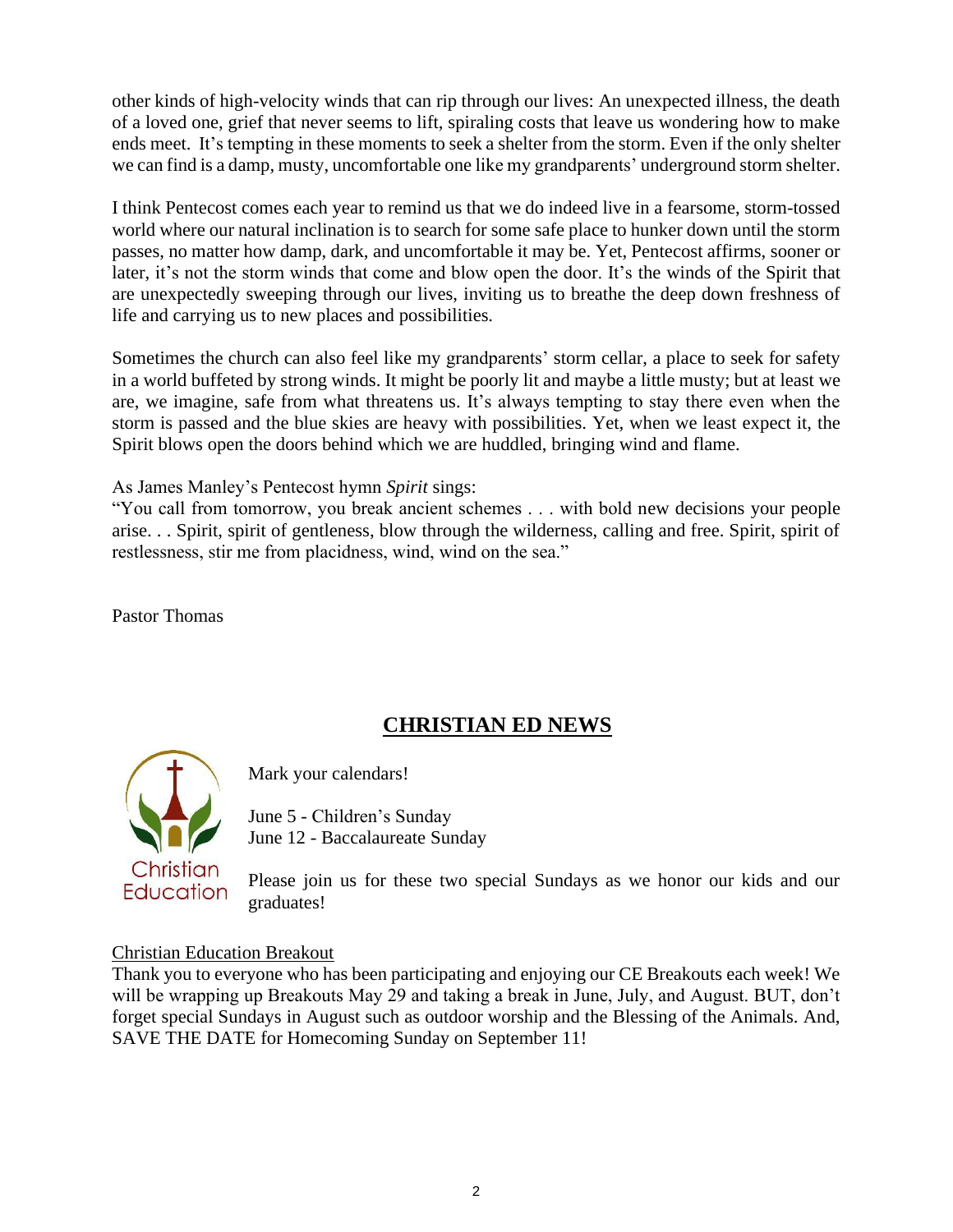# **CHURCH COUNCIL NOTES**



Church Council Meeting Notes for May 2022.

This month the Council met via Zoom as Adam Woodrow was needed at work that evening.

The new business involved a discussion of the status of the quilt hanging in the hallway outside the Pastor's office. The subject was tabled until a later time.

There will not be an All-Church picnic this year, but an Ice Cream Social is planned on the front lawn following Children's Sunday on June 5th. Baccalaureate Sunday is scheduled for June 12.

We will be following our traditional summer worship schedule – joining North Hadley services in July and inviting North Hadley to join our worship in August. The outdoor worship at the Parkers will take place August 21st.

Rev. Hawkins reported that he felt really good about the service of confirmation that welcomed four young men into membership. He had a great time getting to know all the families he met during the time of preparation. He has been providing a lot of pastoral care to many who are ill in our congregation. He is preparing materials to present a training time for the Called to Care program with the Board of Deacons.

Lila West reported from the Board of Christian Education that \$2,100 was collected during the special offering for Ukrainian aid. The money was sent to a local church to help with shipping costs for relief supplies. Keep the members of the CE Board in your prayers as they redistribute the duties of the CE Director. Keep the Dragon/Baxter family in your prayers as well.

Stan Brown reported that the church finances are in good shape.

Kurt Betchick reported from the Board of Properties that now that the town has approved our request for CPA funds to pay for the steeple repair, the contractor has been contacted. They expect to begin work by June and work most of the summer. The indoor painting project is going well.

Judy Stone reported from the Board of Missions that the appeal this month is donations for the Hadley Food Pantry shelves. Our church will be attending and cooking for Cathedral in the Night in August.

The next council meeting will take place on June 8, 2022.

Respectfully submitted, Debbie Ward, clerk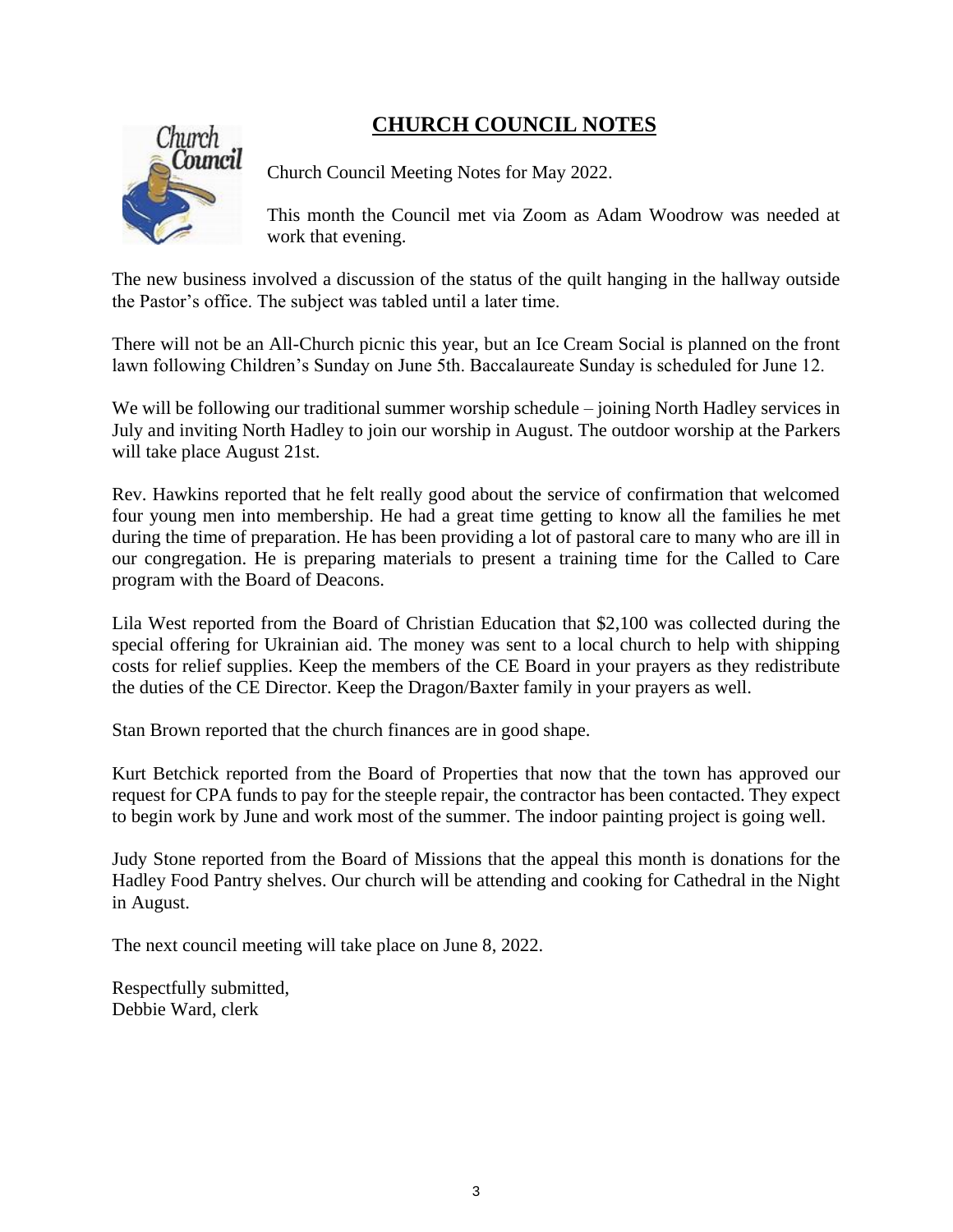# **A MESSAGE FROM THE DEACONS**



Wouldn't it be nice if the projects that come up in our lives would come at us one at a time? We'd get one project, work on it, finish it up and move onto the next one. As we know, for the most part, life is not like that. Back when I was in college, I had a Graphic Design professor that would assign us three or four projects at a time. Most of them due around the same time. As you can guess this was met with a lot of grumbling. We wanted to approach our work in a linear fashion but our professor structured the class this way on purpose because he pointed out that

when you're a Graphic Designer in the real world for an ad agency or print shop you have to be working on multiple projects at once.

We're approaching a time here at First Church Hadley where we will be working on multiple things at once. We've constructed and adopted a Communication Covent, but now with Pastor Thomas's guidance we will be learning practical ways of putting it into practice. As Bob mentioned in May's Deacons Note we will be developing in the coming months a "Called to Care" program, again with Pastor Thomas, to create teams that help with pastoral care. Continuing to be educated and applying the knowledge on how to grow as an Open and Affirming community. Christian Education is working on Children's Sunday, June 5, and Baccalaureate Sunday, June 12, and will be gearing up for an exciting Fall. Properties has a full plate with the all the painting work that is getting done and the straightening of the steeple due to be done in June.

With so many loose ends it's easy to get overwhelmed by it all, but I'm excited with all these projects as I know many of you are. It shows how we're learning and growing as a community, and we are blessed to have you all as a part of this journey.

The Sunday that I'm writing this, Pastor Thomas' sermon was titled, "Down a long and winding road" and he talked about travelling down paths. He referenced a bunch of scriptures in the back of the Bulletin and one stood out to me as something that applies to our current journey as we go forward.

*This is what the Lord says:*

*"Stand at the crossroads and look;*

*Ask for the ancient paths,*

*Ask where the good way is, and walk in it,*

*And you will find rest for your souls…"*



Jeremiah 6:16

Rick Ward, *for the Deacons*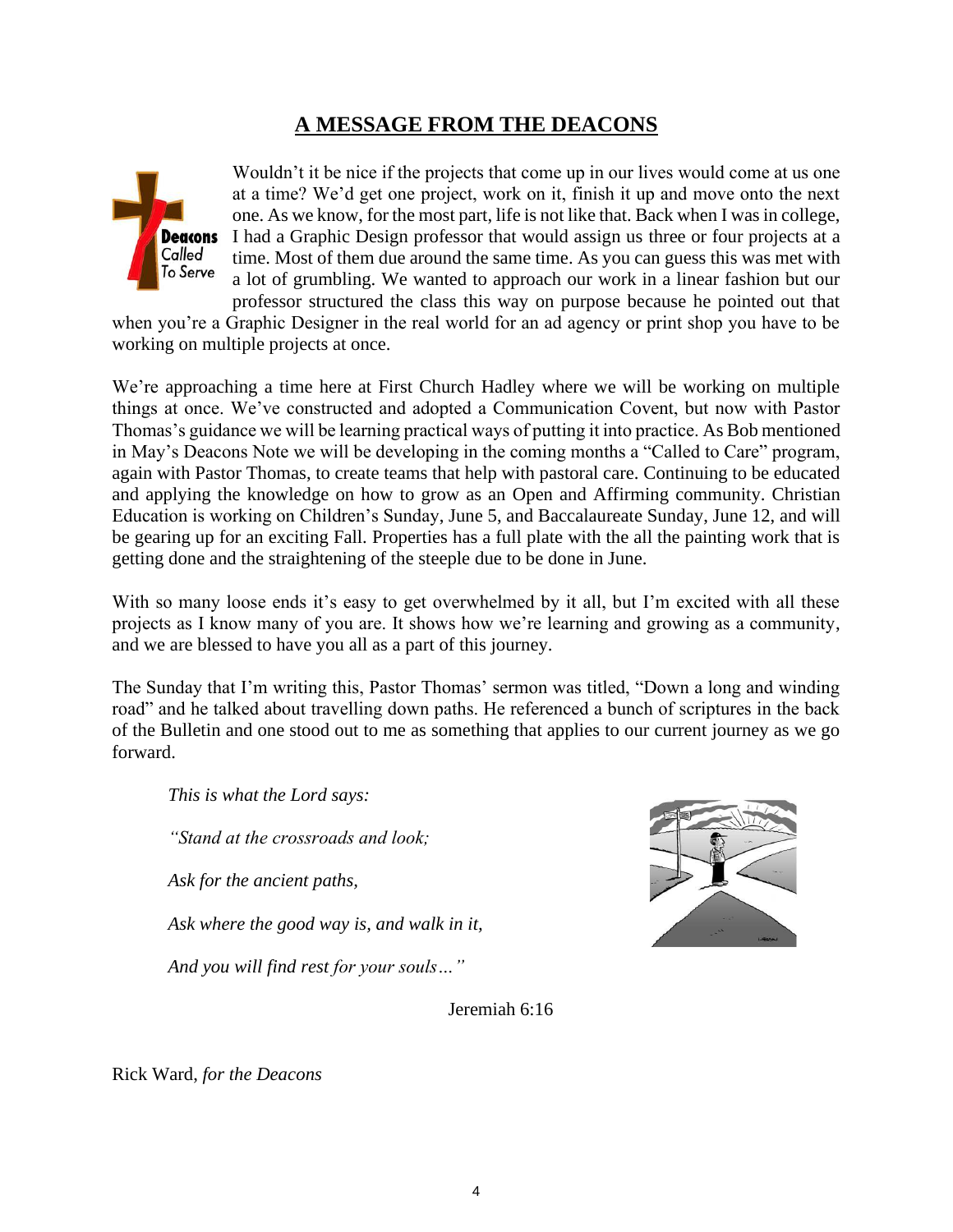## **MISSIONS NEWS**



As we are winding down and getting ready for summer break, let us remember those who are hungry and have few resources. The food pantry at Most Holy Redeemer continues to serve thru the summer and relies on our help to provide food and personal items. There is a bin at each entrance of the church to collect these items, and we thank you for your generosity.

Looking ahead to August, we will be providing a meal for Cathedral in the Night on Sunday, August  $28<sup>th</sup>$ , and more news of what is needed will be given at a later date.

Thanks again, Mission Committee

## **BOARD OF PROPERTIES**



Currently, we are having some interior wall repair and painting done by Robert Blair, a painter from Athol. He has completed work in the front entry foyer, stairway, and narthex, and as of this writing is working on the face of the balcony in the sanctuary where the old paint has been peeling. We hope to have him do some more work in the dining room and in the sanctuary but this will require the congregation to approve funding. We think that the work is long overdue.

At the Hadley Town Meeting in early May, CPA funds in the amount of \$100,000 were approved for steeple repairs by a majority of voters. We committed the church to provide \$10,000 towards repairs, as this was strongly recommended by the CPA Committee. The repairs will be done by Robert Morgan & Co. of Errol, New Hampshire, and we expect the work to commence in June or July.

## **CHOIR NOTES**



Summer is nearly here! Gardeners are planting seeds and tending new shoots. Teachers are sending students off for their summer vacations. Graduates are celebrating their accomplishments and looking forward to the next chapter in their life's journey.

The songs and hymns we sing at church plant seeds of faith and uplift those around us. We teach about our faith by the poetry used in the responses and choruses. We celebrate our faith with ringing bells and voices raised in song.

Happy June! Come ring and sing with us. Or listen, tap your toes, snap your fingers, clap your hands, feel the rhythm and the faith.

See you on Sunday! Toni